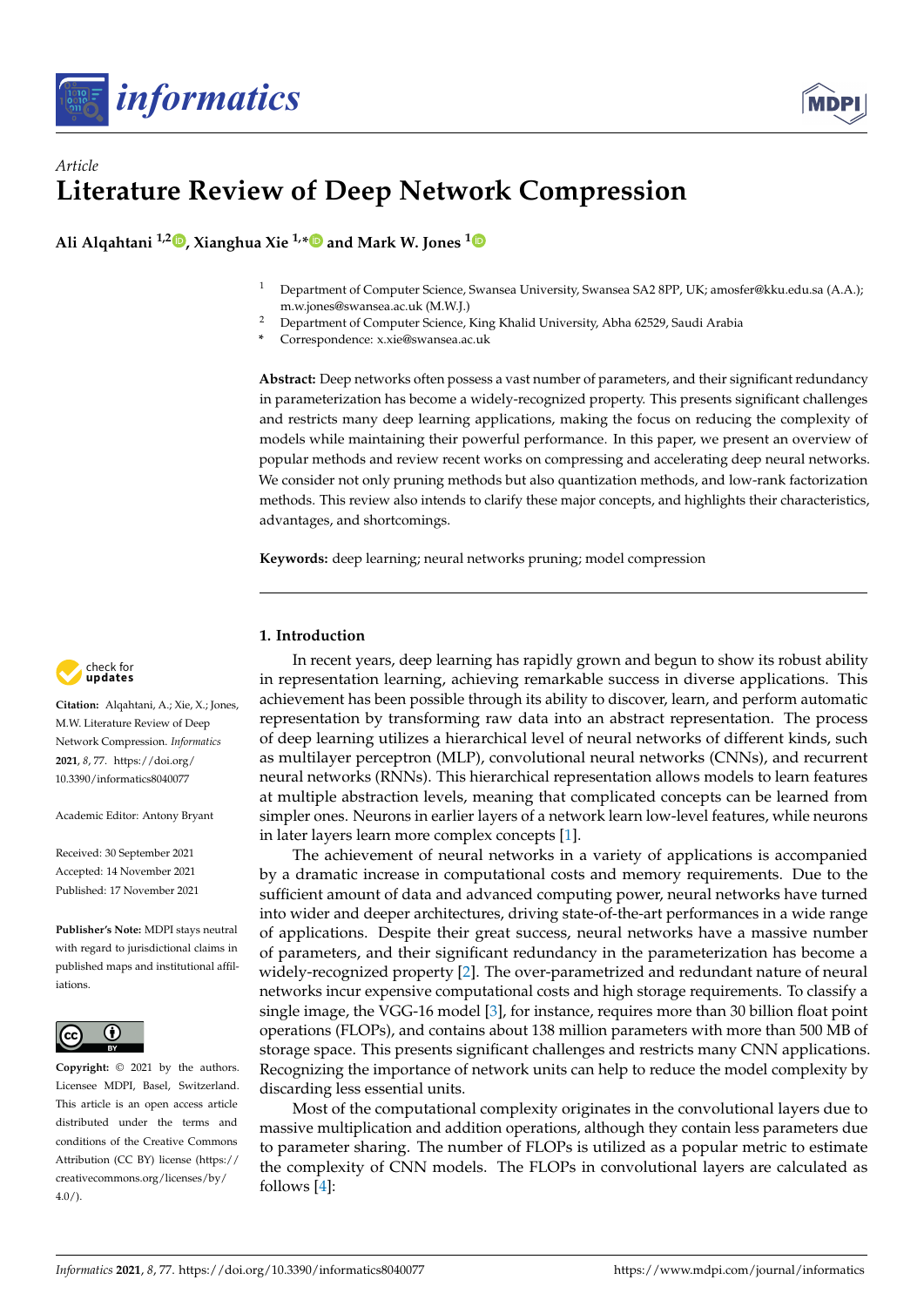$$
FLOPs = 2HW(C_{in}K^2 + 1)C_{out},
$$
\n(1)

where H, W, C*out* refers to the height, width and number of channels in the output tensor, K is the kernel size,  $C_{in}$  denotes the number of input channels, and 1 is the corresponding bias. In contrast, most of the weights parameters exist in fully-connected layers, where the dense vector-matrix multiplications are very substantial resources. Table [1](#page-1-0) represents the complexity of several CNNs' architectures, which consist of two parts: (1) the computational complexity is essentially related to the convolutional layers and (2) the parameters in fully-connected layers dominate complexity. Accordingly, reducing the computational complexity of the convolutional layers became the focus of most model acceleration methods, while model compression methods mainly target the parameters of the fully-connected layers.

<span id="page-1-0"></span>**Table 1.** Summary of Modern CNNs with their performance, computational, and parameter complexities in ImageNet database. M/B indicates million/billion  $(10^6/10^9)$ , respectively.

|      |                       |               |              | Performance  |             | <b>Computational Complexity</b> |             |            | <b>Parameter Complexity</b> |             |              |
|------|-----------------------|---------------|--------------|--------------|-------------|---------------------------------|-------------|------------|-----------------------------|-------------|--------------|
| Year | Network               | Lavers $(\#)$ | <b>Size</b>  | Top-1 $(\%)$ | Top-5 $(%)$ | <b>FLOPs</b>                    | Conv $(\%)$ | FC $(\% )$ | Par.(#)                     | Conv $(\%)$ | FC(%)        |
| 2012 | AlexNet [5]           | 8             | 240 megabyte | 36.70        | 15.30       | 724 M                           | 91.9        | 8.1        | 61 M                        | 3.8         | 96.2         |
| 2014 | VGGNet <sup>[3]</sup> | 16            | 528 megabyte | 23.70        | 6.80        | 15.5 B                          | 99.2        | 0.8        | 138 M                       | 10.6        | 89.4         |
| 2014 | GoogleNet [6]         | 22            | 88 megabyte  | 22.10        | 6.30        | 1.6 B                           | 99.9        | 0.1        | 6.9 M                       | 85.1        | 14.9         |
| 2015 | ResNet [7]            | 50            | 98 megabyte  | 20.74        | 5.25        | 3.9 B                           | 100         | $\Omega$   | 25.5M                       | 100         | $\mathbf{0}$ |

These complexities present significant challenges and restrict many applications. For instance, deploying sizeable deep learning models to a resource-limited device leads to various constraints as on-device memory is limited [\[8\]](#page-8-7). Therefore, reducing computational costs and storage requirements is critical to widen the applicability of deep learning models in a broader range of applications (e.g., mobile devices, autonomous agents, embedded systems, and real-time applications). Reducing the complexity of models while maintaining their powerful performance creates unprecedented opportunities for researchers to tackle major challenges in deploying deep learning systems to a resource-limited device. Network pruning focuses on discarding unnecessary parts of neural networks to reduce the computational costs and memory requirements associated with deep models. Pruning approaches have received considerable attention as a way to tackle over-parameterization and redundancy. Consequently, over-parameterized networks can be efficiently compressed and allow for the acquisition of a small subset of the whole model, representing the reference model with fewer parameters [\[9\]](#page-9-0). There is no authoritative guide for choosing the best network architecture; a model may require a certain level of redundancy during model training to guarantee excellent performance [\[10\]](#page-9-1). Hence, decreasing the size of a model after training can be an effective solution.

Pruning approaches were conceptualized in the early 1980s and '90s, and can be applied to any part of deep neural networks [\[11–](#page-9-2)[17\]](#page-9-3). Optimal Brain Damage (OBD) by LeCun et al. [\[13\]](#page-9-4), and Optimal Brain Surgeon (OBS) by Hassibi et al. [\[14\]](#page-9-5) are considered pioneering works of network pruning, demonstrating that several unimportant weights can be removed from a trained network with little accuracy loss. Due to expensive computation costs, these methods are not applicable to today's deep models. Obtaining a sub-network with fewer parameters without reducing accuracy is the main goal of pruning algorithms. The pruned version, a subset of the whole model, can represent the reference model at a smaller size or with a smaller number of parameters. Over-parameterized networks can therefore be efficiently compressed while maintaining the property of better generalization [\[18\]](#page-9-6).

In this paper, we present an overview of popular methods and review recent works on compressing and accelerating deep neural networks, which have received considerable attention from the deep learning community and have already achieved remarkable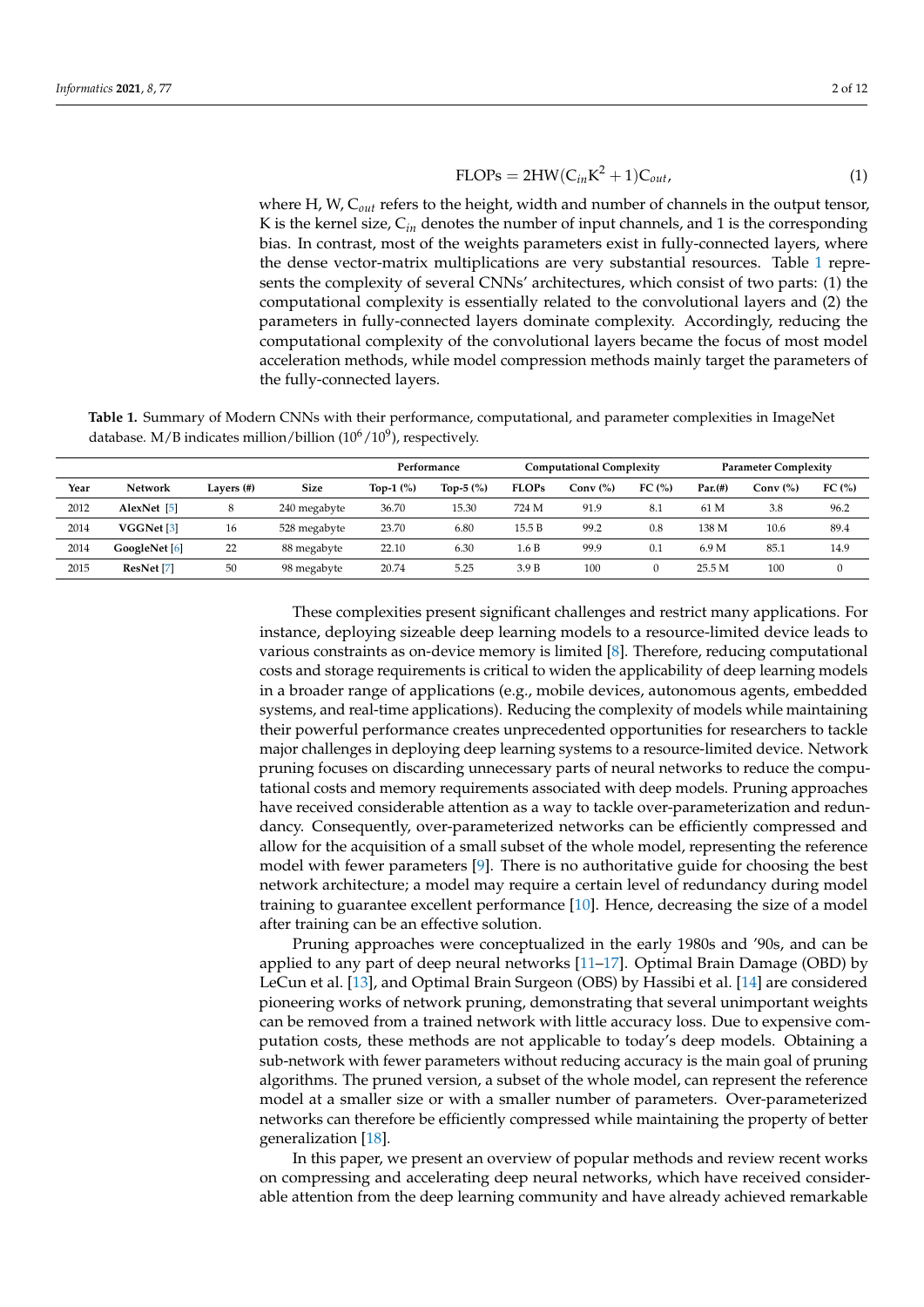progress. The types of compression methods discussed below are intended to provide an overview of popular techniques used in the research of deep neural network compression and acceleration.

The rest of this paper is organized as follows. Section [2](#page-2-0) describes the methodology used to collect related research papers and the scope of the literature. Section [3](#page-3-0) presents a detailed review of deep network compression, derived from our general classification for deep network compression and acceleration. Section [4](#page-7-0) summarizes and discusses the future challenges reported within our collection. Finally, concluding remarks and summary are provided in Section [5.](#page-8-8)

# <span id="page-2-0"></span>**2. Methodology**

# *2.1. Survey Search Methodology*

A variety of concepts and methods are involved in obtaining a sub-network with fewer parameters without reducing accuracy. Our search methodology was to collect, study, and analyze many papers in the field of deep network compression and network pruning. In our search of the literature, we started by looking at each individual journal and conference in the computer vision and deep learning communities. We performed a keyword search, e.g., 'network compression', 'network pruning', 'network acceleration','model compression and acceleration', or 'compact network architectures'. We list all the literature sources searched in Table [2.](#page-2-1)

<span id="page-2-1"></span>**Table 2.** A list of literature sources searched for Deep Network Compression. We mainly use IEEE Xplore, the ACM Digital Library, the Elsevier Library, the Springer Library, and Google Scholar to search for literature.

| Conferences and Journals                                            | Papers |
|---------------------------------------------------------------------|--------|
| Advances in Neural Information Processing Systems                   | 13     |
| International Conference on Learning Representations                | 12     |
| IEEE Conference on Computer Vision and Pattern Recognition          | 5      |
| CoRR                                                                | 6      |
| International Conference on Machine Learning                        | 3      |
| European Conference on Computer Vision                              | 2      |
| International Conference on Acoustics, Speech and Signal Processing | 2      |
| British Machine Vision Conference                                   | 2      |
| Pattern Recognition                                                 | 2      |
| IEEE Transactions on Pattern Analysis and Machine Intelligence      |        |
| IEEE International Conference on Computer Vision                    |        |
| Computer Vision and Image Understanding                             |        |
| International Conference on Pattern Recognition                     |        |
| Nature communications                                               |        |
| International Conference on Applications of Intelligent Systems     |        |
| <b>Signal Processing</b>                                            |        |
| <b>IEEE Access</b>                                                  |        |
| IEEE International Joint Conference on Neural Networks              |        |
| International Joint Conference on Artificial Intelligence           |        |
| Total                                                               | 57     |

# *2.2. Survey Scope*

In scope: To fulfil the scope of our survey, we selected papers that focus on deep network compression and model pruning approaches. We found and collected 57 papers to include in our deep network survey. We pay attention to compression methods and pruning levels for all papers whether a model is pre-trained or trained from scratch.

Out of scope: We restrict our literature to papers that include a review of deep network compression approaches. Papers that focus on data compression are out of our survey's scope. Unlike model compression, data compression (i.e., text compression [\[19\]](#page-9-7), genomic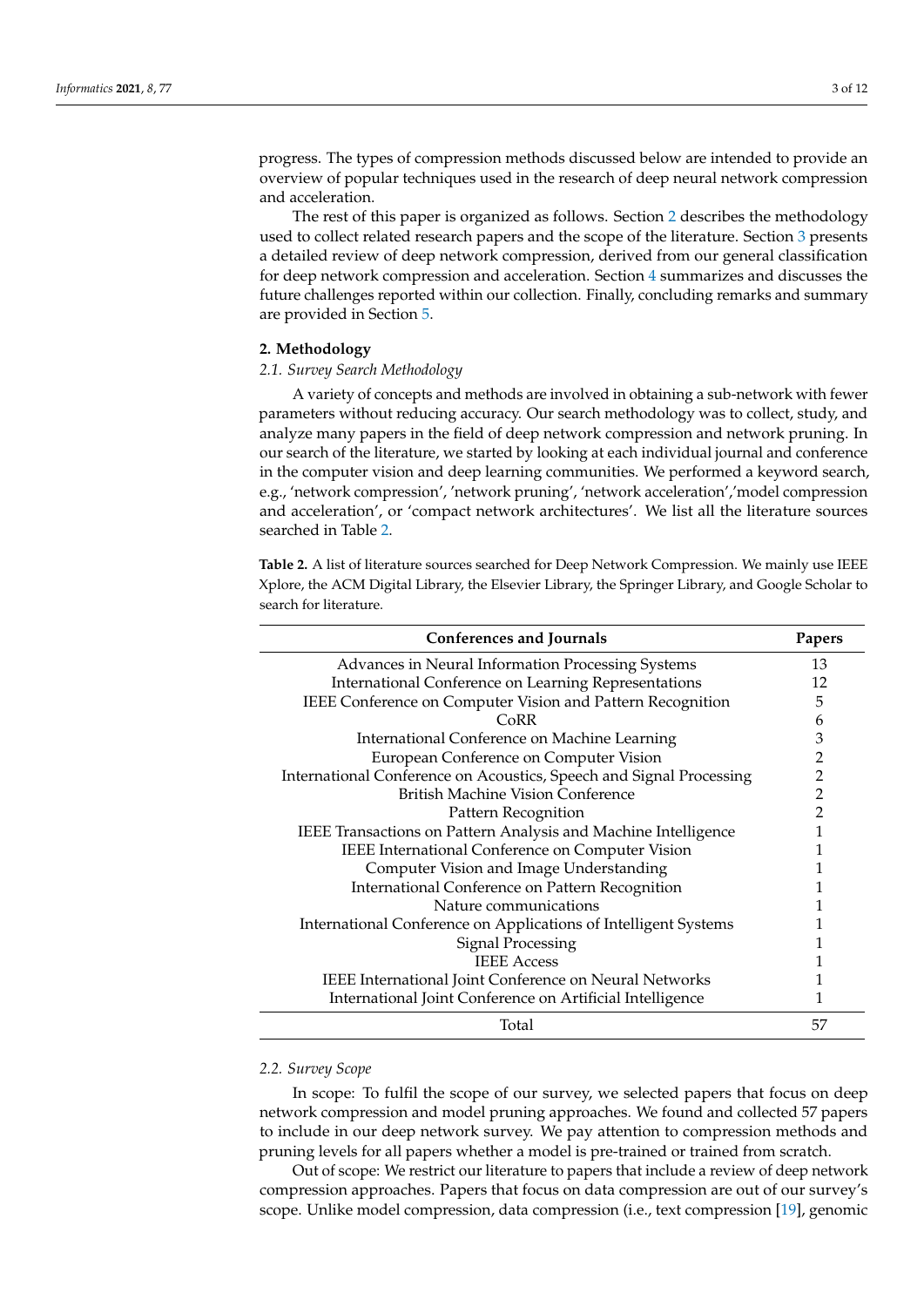compression [\[20\]](#page-9-8), and image compression [\[21–](#page-9-9)[23\]](#page-9-10)) forms a central role to handle the bottleneck of data storage, transmission, and processing.

# *2.3. Survey Classification*

The recently advanced approaches for deep network compression and acceleration presented in this work can be classified into three categories: pruning methods, quantization methods, and low-rank factorization methods.

# <span id="page-3-0"></span>**3. Deep Network Compression**

# *3.1. Pruning Methods*

This section illustrates approaches that have been proposed to prune non-informative parts from heavy, over-parameterized deep models, including weights (i.e., parameters or connections) and units (i.e., neurons or filters). The core of network pruning is eliminating unimportant, redundant, or unnecessary parts according to the level of importance. Pruning methods can be applied to pre-trained models or trained from scratch and are further categorized into two classes according to pruning level: weights level and units level. Weight-based pruning eliminates unnecessary, low-weight connections between layers of a neural network while unit-based methods remove all weight connections to a specific unit, where both income or outgoing weights are removed.

#### 3.1.1. Weight-Based Methods

Several weight-based methods have been proposed to prune non-informative connections. Recently, Han et al. [\[24\]](#page-9-11) introduced a pruning method to remove connections whose absolute values are smaller than a predefined threshold value calculated using the standard deviation of a layer's weights. The network is then retrained to account for the drop in accuracy. Although Han's framework received significant attention and has become a typical method of network pruning, it focuses on the magnitude of weights, relies on iterative pruning and fine-tuning, and requires a particular software/hardware accelerator not supported by off-the-shelf libraries. Moreover, the reliance on a predefined threshold is not practical and too inflexible for some applications.

Liu et al. [\[25\]](#page-9-12) showed the possibility of overriding the retraining phase by random reinitialization before the retraining step, which delivers equal accuracy with comparable training time. Furthermore, Mocanu et al. [\[26\]](#page-9-13) replaced the fully-connected layers with sparsely-connected layers by applying initial topology based on the Erdős–Rényi random graph. During training, fractions of the smallest weights are iteratively removed and replaced with the new random weights. Applying initial topology allows for the finding of a sparse architecture before training; however, this requires expensive training steps and obviously benefits from iteratively random initialization. The random connectivity of non-structured sparse models can also cause poor cache locality and jumping memory access, which extremely limits the practical acceleration [\[27\]](#page-9-14).

Through an iterative pruning technique, Frankle et al. [\[28\]](#page-9-15) found that over- parameterized networks contain small sub-networks (winning tickets) that reach test accuracy comparable to the original network. The obtained sparse network can be trained from scratch using the same initialization as the original model to achieve the same level of accuracy. Their core idea was to find a smaller architecture better suited to the target task at the training phase. In a follow-up study, Frankle et al. [\[29\]](#page-9-16) found that pruning networks at initialization values does not work well with deeper architectures, and suggested setting the weights to those obtained at a given early epoch in training. Various extensions have been developed for further improvement and to experimentally analyze the existence of the lottery hypothesis in other types of networks [\[30–](#page-9-17)[33\]](#page-9-18).

To overcome the weaknesses associated with unstructured pruning, strategies corresponding to group-wise sparsity-based network pruning have been explored. Wen et al. [\[27\]](#page-9-14) proposed the Structured Sparsity Learning (SSL) method, which imposes group-wise sparsity regularization on CNNs, applying the sparsity at different levels of their structure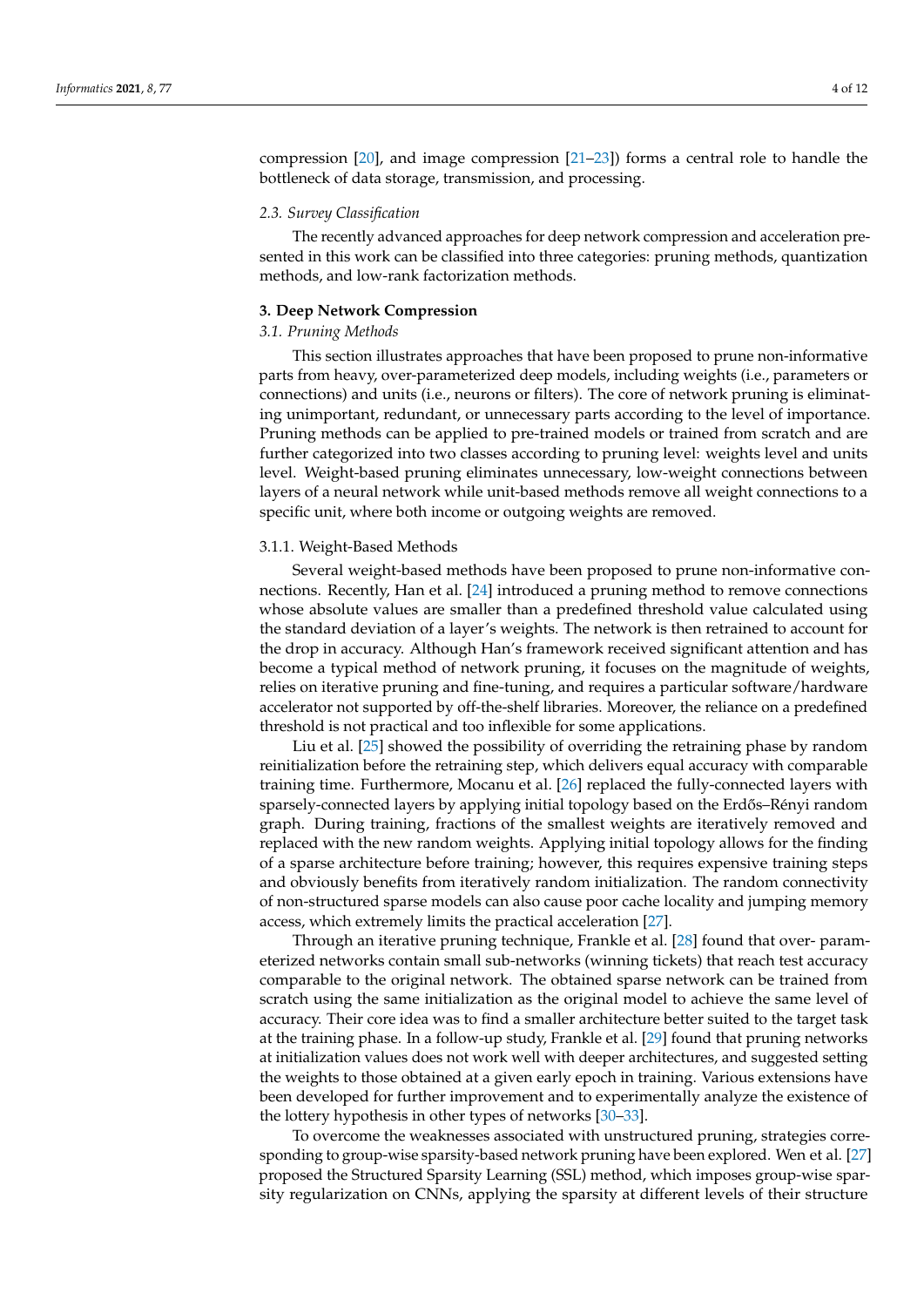(filters, channels, and layers) to construct compressed networks. Lebedev et al. [\[34\]](#page-9-19) also employed group-wise sparsity regularization to shrink individual weights toward zero so they can be effectively ignored. Furthermore, Zhou et al. [\[35\]](#page-9-20) incorporated sparsity constraints on network weights during the training stage, aiming to build pruned DNNs. Although this proved successful in such sparse solutions, it results in damage to the original network structure and there is still a need to adopt special libraries or use particular sparse matrix multiplication to accelerate the inference speed in real applications.

It can be argued that the use of weight-based methods suffers from certain limitations. The need to remove low-weight connections means that important neurons whose activation does not contribute enough due to low-magnitude income or outgoing connections could be ignored. Moreover, the overall impact of weight-based pruning on network compression is lower than neuron-based methods. Pruning a neuron eliminates entire rows or columns of the weight matrices from both the former and later layers connected to that neuron, while weight-based methods only prune the low-weight connections between layers. To process the resulting sparse weight-matrices, some methods also require a particular software/hardware accelerator that off-the-shelf libraries do not support. Despite these drawbacks, the weight-based methods can be applied in combination with unit-based methods to add extra compression value.

#### 3.1.2. Unit-Based Methods (Neurons, Kernels, and Filters)

Unit-based methods represent a pruning approach proposed to eliminate the least important units. He et al. [\[36\]](#page-9-21) developed a simple unit-based pruning strategy that involves evaluating the importance of a neuron by summing the output weights of each one, and eliminating unimportant nodes based on this. They also apply neuron-based pruning utilizing the entropy of neuron activation. Their entropy function evaluates the activation distribution of each neuron based on a predefined threshold, which is only suitable with a sigmoid activation function. Since this method damages the network's accuracy, additional fine-tuning is required to obtain satisfactory performance. Alqahtani et al. [\[37\]](#page-10-0) proposed a majority voting technique to compare the activation values among neurons and assign a voting score to quantitatively evaluate their importance, which helps to effectively reduce model complexity by eliminating the less influential neurons. Their method simultaneously identifies the critical neurons and prunes the model during training without involving any pre-training or fine-tuning procedures.

Srinivas et al. [\[38\]](#page-10-1) also introduced a unit-based pruning method by evaluating the weights similarity of neurons in a layer. A neuron is removed when its weights are similar to that of another in its layer. Mariet et al. [\[39\]](#page-10-2) introduced Divnet, which selects a subset of diverse neurons and merges similar neurons into one. The subset is selected based on activation patterns by defining a probability measure over subsets of neurons. As with others, these pruning methods require software/hardware accelerators that are unsupported by off-the-shelf libraries and a multi-step procedure to prune neurons.

Filter-level pruning strategies have been widely studied. The aim of these strategies is to evaluate the importance of intermediate units, where pruning is conducted according to the lowest scores. Li et al. [\[40\]](#page-10-3) suggested such a pruning method based on the absolute weighted sum, and Liu et al. [\[41\]](#page-10-4) proposed a pruning method based on the mean gradient of feature maps in each layer, which reflects the importance of features extracted by convolutional kernels. Other data-driven pruning methods have been developed to prune non-informative filters. For instance, Polyak et al. [\[42\]](#page-10-5) designed a statistical pruning method that removes filters based on variance of channels by applying the feature maps activation variance to evaluate the critical filters. Unimportant filters can also be pruned according to the level of importance. Luo's [\[43\]](#page-10-6) pruning method is based on the entropy of the channels' output to evaluate the importance of their filters, and prunes the lowest output entropy, while Hu et al. [\[44\]](#page-10-7) evaluated the importance of filters based on the average percentage of zero activations (APoZ) in their output feature maps.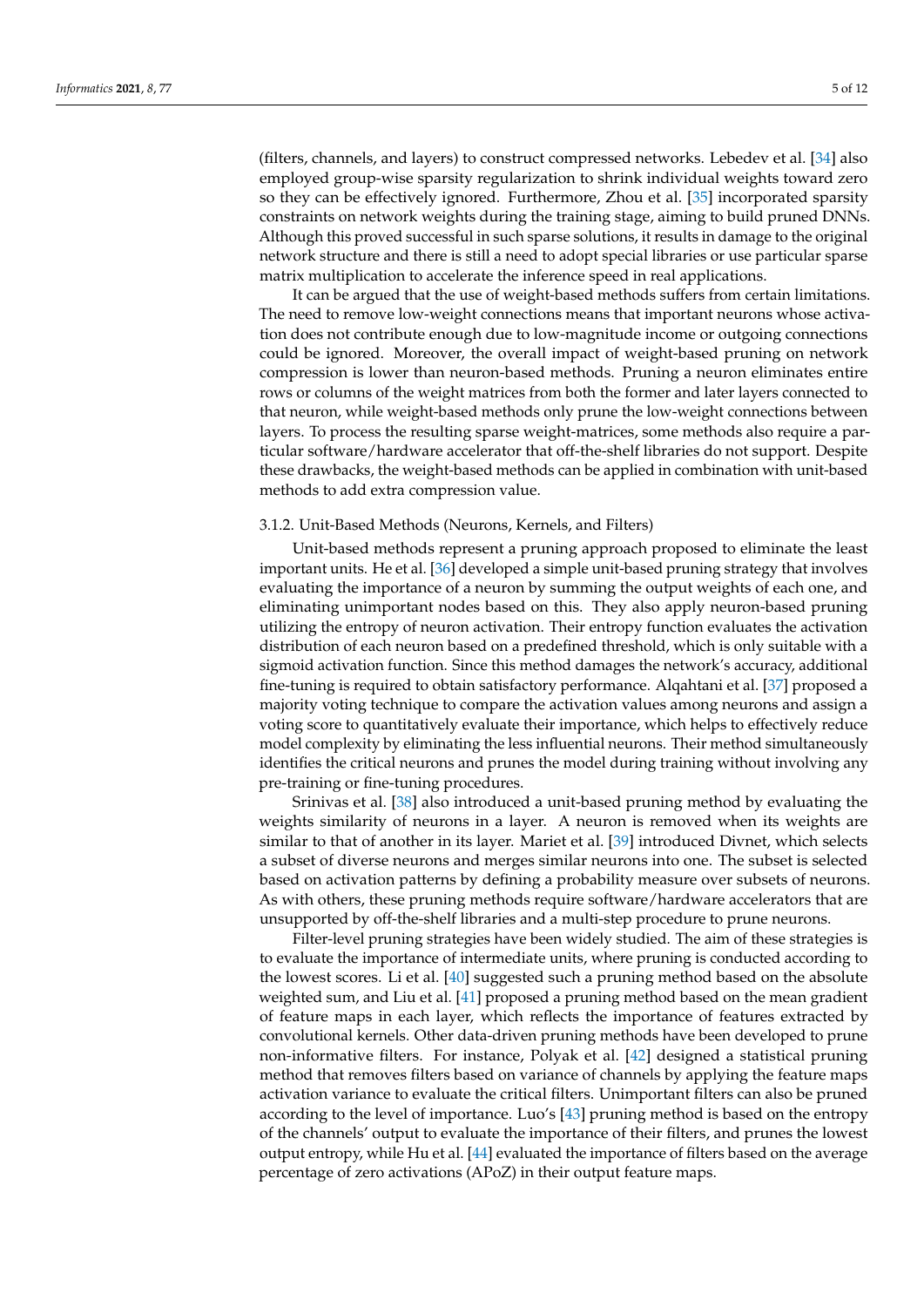Furthermore, Luo et al. [\[10\]](#page-9-1) proposed the ThiNet method, which applies a greedy strategy for channel selection. This prunes the target layer by greedily selecting the input channel with the smallest increase in reconstruction error. The least-squares approach is applied to indicate a subset of input channels which have the smallest impact to approximate the output feature map. A general channel pruning approach is also presented by Liu et al. [\[45\]](#page-10-8), where a layer-grouping algorithm is proposed to find coupled channels automatically. Then a unified metric based on Fisher information is derived to evaluate the importance of a single channel and coupled channels. These methods tend to compress networks by simply adopting straightforward selection criteria based on statistical information. However, dealing with an individual CNN filter requires an intuitive process to determine selective and semantically meaningful criteria for filter selection, where each convolution filter responds to a specific high-level concept associated with different semantic parts. The most recent work is a CNN pruning method inspired by neural network interpretability. Yeom et al. [\[46\]](#page-10-9) combined the two disconnected research lines of interpretability and model compression by basing a pruning method on layer-wise relevance propagation (LRP) [\[47\]](#page-10-10), where weights or filters are pruned based on their relevance score. Alqahtani et al. [\[48\]](#page-10-11) proposed a framework to measure the importance of individual hidden units by computing a measure of relevance to identify the most critical filters, introducing the use of the activation of feature maps to detect valuable information and the essential semantic parts to evaluate the importance of feature maps.

It could be argued that compressing a network via a training process may provide more effective solutions. Ding et al. [\[49\]](#page-10-12) presented an optimization method that enforces correlation among filters to converge at the same values to create identical filters, of which, redundant ones are safely eliminated during training. He et al. [\[50\]](#page-10-13) proposed a filter pruning method which prunes convolutional filters in the training phase. After each training epoch, the method measures the importance of filters based on L2 norm, and the least essential filters are set to zero. He et al. [\[51\]](#page-10-14) later iteratively measured the importance of the filter by calculating the distance between the convolution kernel and the origin or the geometric mean based on which redundant kernels are identified and pruned during training. Liu et al. [\[52\]](#page-10-15) trained an auxiliary network to predict the weights of the pruned networks and estimate the performance of the remaining filters. Moreover, Zhonghui et al. [\[53\]](#page-10-16) applied a training objective to compress the model as a task of learning a scaling factor associated with each filter and estimating its importance by evaluating the change in the loss function. AutoPruner [\[54\]](#page-10-17) embedded the pruning phase into an end-to-end trainable framework. After each activation, an extra layer is added to estimate a similar scaling effect of activation, which is then binarized for pruning. A significant drawback of iterative pruning is the extensive computational cost; and pruning procedures based on training iterations often change the optimization function and even introduce hyper-parameters which make the training more challenging to converge.

# *3.2. Quantization Methods*

Network quantization is a deep network compression procedure in which quantization, low precision, or binary representations are used to reduce the number of bits when representing each weight. Typical deep networks apply floating point (e.g., 32-bit) precision for training and inference, which is accompanied by a dramatic increase in computational costs, memory, and storage requirements. Several works [\[55](#page-10-18)[–57\]](#page-10-19) introduced low bit-width models with a high level of accuracy, considering both activation and weight quantization. In the parameter space, Gong et al. [\[58\]](#page-10-20), and Wu et al. [\[8\]](#page-8-7) applied Kmeans clustering on the weight values for quantization. As a result, the network weights are stored in a compressed format after completing the training process, which allows them to reduce storage requirements and computational complexity. 8-bit quantization of the parameters has been proved to achieve significant speedup with minimal accuracy loss [\[59\]](#page-10-21). Suyog et al. [\[60\]](#page-10-22) showed that truncating all parameters to 16-bits can result in a significant reduction in memory usage and floating point operations without compromising accuracy.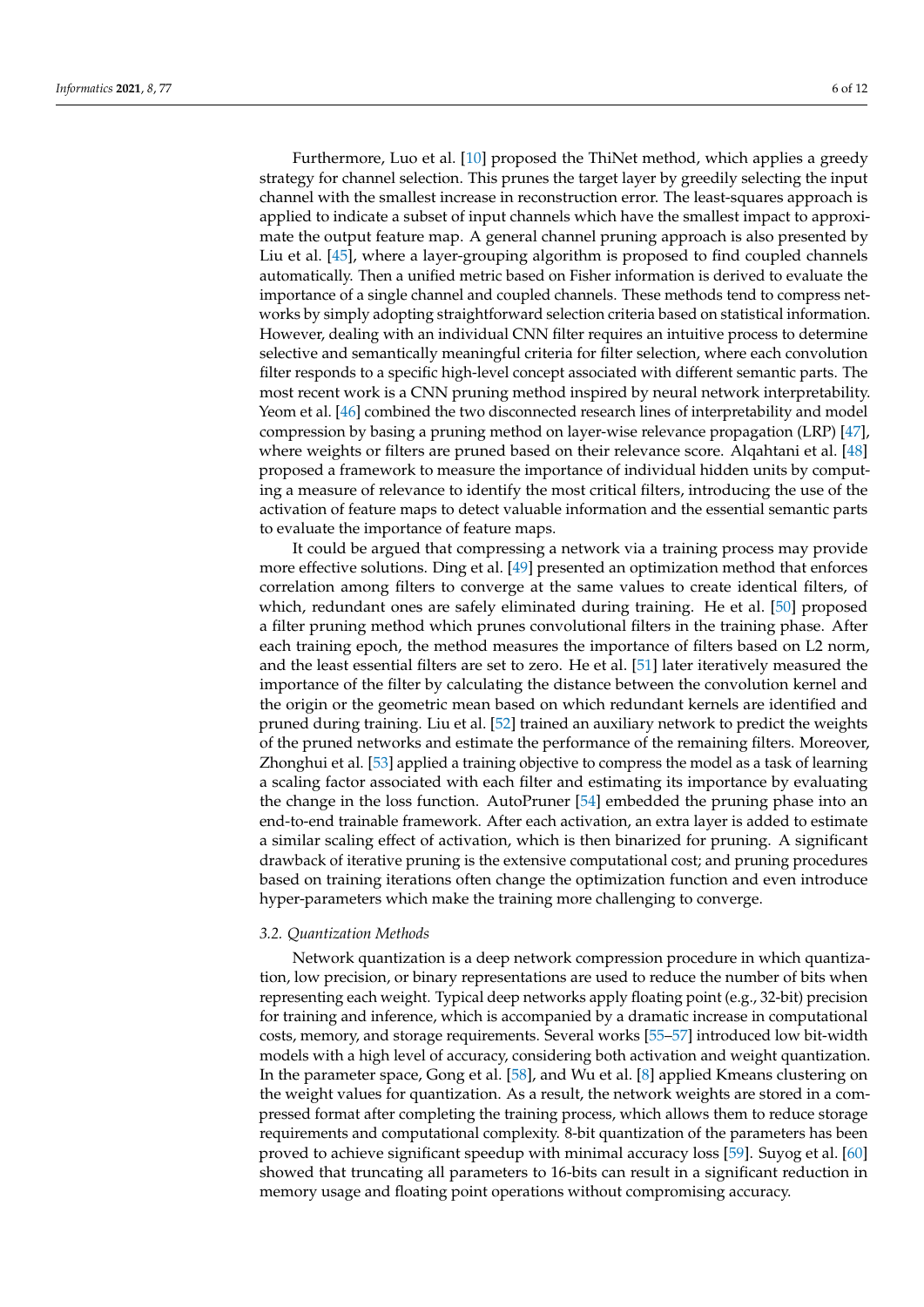Others have proposed to simultaneously prune and quantize the weights' magnitudes of a trained neural network. Han et al. [\[61\]](#page-10-23) iteratively eliminated the unnecessary weight connections and quantized the weights, which were then encoded to single-bit precision by applying Huffman coding for further compression. This achieved state-of-the-art performance with no drop in model accuracy. Soft weight-sharing [\[62\]](#page-10-24) was also developed to combine quantization and pruning approaches in one retraining procedure. Chen et al. [\[63\]](#page-10-25) introduced a HashedNets model that applied a random hash function on the connection weights to force the weights to share identical values, resulting in a reduction in the number of trainable parameters by grouping them into hash buckets. These pruning approaches typically generate connection pruning in CNNs. In advanced cases, 1-bit quantization is used to represent each weight. A number of binary-based methods exist to directly train networks with binary weights (i.e., BinaryNet [\[64\]](#page-11-0), BinaryConnect [\[65\]](#page-11-1), and XNOR-Networks [\[55\]](#page-10-18)), who shared the idea of learning binary weights or activation during the training process.

The disadvantages of binary networks include significant performance drops when dealing with larger CNNs, and they ignore the impact of binarization on accuracy loss. To overcome this, Hou et al. [\[66\]](#page-11-2) employed a proximal Newton algorithm with a diagonal Hessian approximation to minimize the overall loss associated with binary weights, and Lin et al. [\[67\]](#page-11-3) quantized the representations at each layer when computing parameter gradients, converting multiplications into binary shifts by enforcing the values of the neurons of power-of-two integers.

# *3.3. Low-Rank Factorization Methods*

Low-rank approximation (factorization) is applied to determine the informative parameters, applying matrix or tensor decomposition. A weight matrix is factorized into a product of two smaller matrices, performing a similar function to the original weight matrix. In deep CNNs, the greatest computational cost results from convolution operations, so compressing the convolutional layers would improve overall speedup and compression rate. Convolutional units can be viewed as a 4D tensor, as the fact that the 4D tensor consists of a significant amount of redundancy drives the idea of tensor decomposition, which is an effective way to eliminate redundancy.

Low-rank factorization has been utilized for model compression and acceleration to achieve further speedup and obtain small CNN models. Rigamonti et al. [\[68\]](#page-11-4) postprocessed the learned filters by employing a shared set of separable 1D filters to approximate convolutional filters with low-rank filters, and Denton et al. used low-rank approximation and clustering schemes to reduce the computational complexity of CNNs. Jaderberg et al. [\[69\]](#page-11-5) suggested using different tensor decomposition schemes, achieving double speedup for a particular convolutional layer with little drop in model accuracy. Low-rank factorization has also been used to exploit low-rankness in fully-connected layers. Denil et al. [\[9\]](#page-9-0) utilized a low-rank decomposition of the weight matrices which learned from an auto-encoder to reduce the number of dynamic parameters, while Sainath et al. [\[70\]](#page-11-6) showed that low-rank factorization of the last weighting layer significantly reduces the number of parameters. Lu et al. [\[71\]](#page-11-7) adopted SVD to composite the fully-connected layer, attempting to design compact multi-task deep learning architectures. Low-rank approximation is made in a layer-by-layer fashion: at each layer, the layer is fine-tuned based on a reconstruction objective, while keeping all other layers fixed. Following this approach, Lebedev et al. [\[72\]](#page-11-8) applied the non-linear least-squares algorithm, a type of Canonical Polyadic Decomposition (CPD), to approximate the weight tensors of the convolution kernels. Tai et al. [\[73\]](#page-11-9) introduced a closed-form solution to obtain results of the low-rank decomposition through training constrained CNNs from scratch. The Batch Normalization layer (BN) is utilized to normalize the activations of the latent, hidden layers. This procedure has been shown to be effective in learning the low-rank constrained networks.

Low-rank factorization approaches are computationally expensive because they involve decomposition operations. They also cannot perform global parameter compression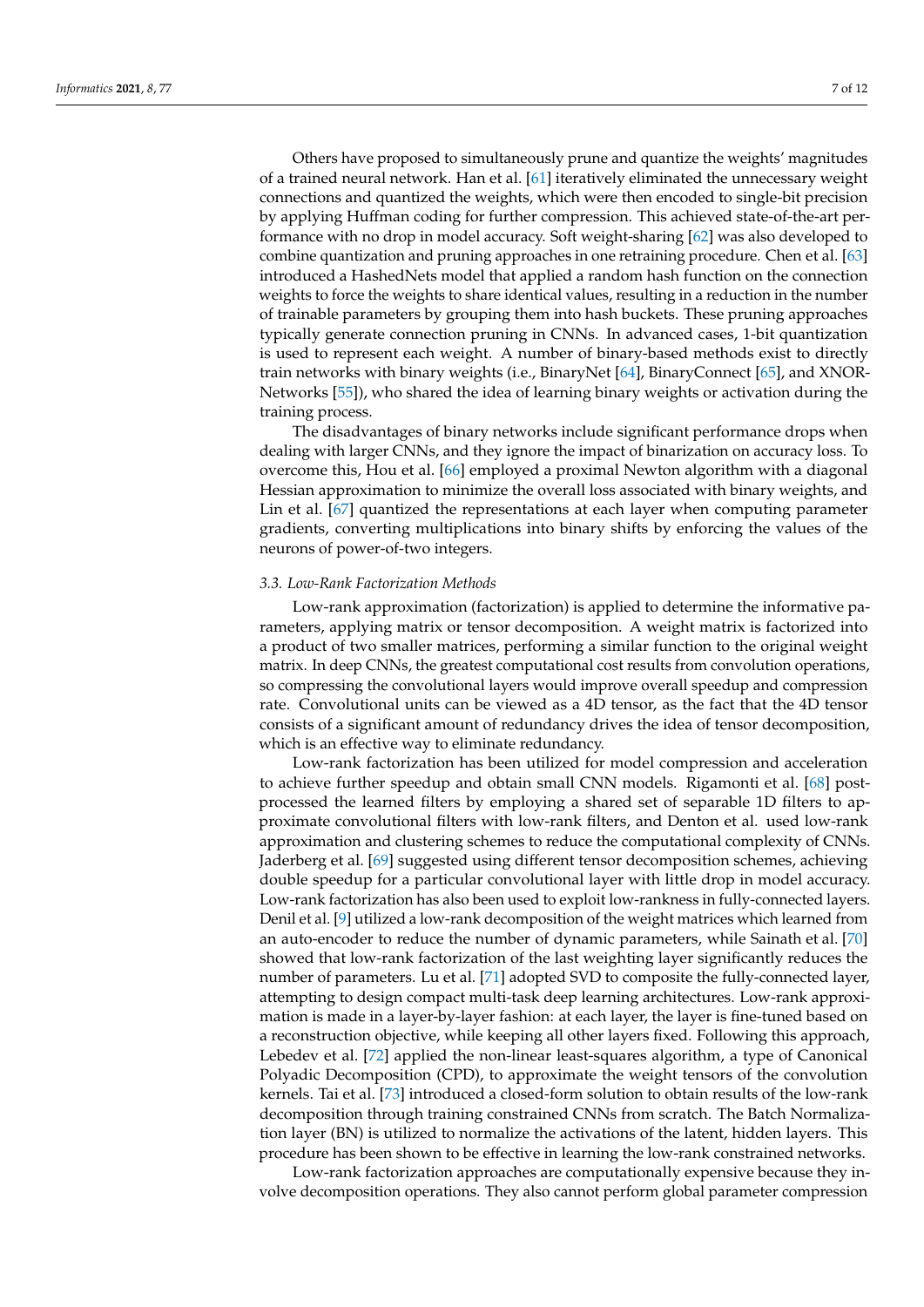as low-rank approximation is carried out layer-by-layer [\[74\]](#page-11-10). Undertaking sufficient retraining is the only technique which can be used to achieve convergence when compared to the original model. Despite their downsides, these approaches can be integrated with conventional pruning methods to obtain more compressed networks for further improvement.

# <span id="page-7-0"></span>**4. Discussion of Challenges and Future Directions**

After we present a review of network compression and acceleration works and classify them into three categories, we, here, highlight opportunities and potential future directions. Reducing the complexity of models while maintaining their high performance creates unprecedented opportunities for researchers to tackle the challenges of deploying deep learning systems to a resource-limited device and increasing deep network models' applicability to a broader range of applications. Choosing well-suited methods to compress and accelerate deep neural networks relies on the applications and requirements. For instance, pruning and low-rank factorization-based methods may present effective solutions when dealing with pre-trained models. In particular tasks (i.e., object detection), low-rank factorization may be better suited when accelerating convolutional layers, while the pruning method can be adopted when compressing fully-connected layers.

Applying initial topology or random connectivity of sparse models allows for the finding of a sparse architecture. Although this process has been proved successful [\[25,](#page-9-12)[26,](#page-9-13)[28–](#page-9-15)[33\]](#page-9-18), it is still part of a relatively young and emerging field. Most of the proposed methods damage the original network structure, demonstrating the necessity to adopt some special libraries or to use particular sparse matrix multiplication to accelerate the inference speed in real applications. Random connectivity causes cache and memory access issues so that the acceleration of even high sparsity models is very limited. Therefore, more theoretical analysis requires further study to better understand how to improve sparse models and introduce more effective methods.

The effectiveness of deep representations has been shown to extend to network pruning [\[46](#page-10-9)[,48\]](#page-10-11). For instance, the pruning methods presented in [\[48\]](#page-10-11) make use of quantifying the importance of latent representations, compressing and accelerating CNNs for image classification tasks, including CIFAR object recognition, CUB-200 fine-grained classification, and ImageNet large-scale object classification. Applying such pruning methods to real applications in several different computer vision tasks, including object detection, semantic segmentation, image generation, image retrieval, and style transfer, is a fertile avenue for future research, as these visual tasks require richer knowledge and more abstract feature representation than image classification, meaning that they may face a sharp reduction in model performance [\[75](#page-11-11)[,76\]](#page-11-12). Research could visually explore how such applications are capable of making use of our pruning method, particularly semantic segmentation and image generation.

Several filter-level pruning strategies, proposed for CNN compression and acceleration approach, mainly focus on filter-level pruning [\[4,](#page-8-3)[10,](#page-9-1)[40,](#page-10-3)[41](#page-10-4)[,44](#page-10-7)[,48\]](#page-10-11), where removing the unimportant filter in its entirety does not affect the network structure. This would allow for more significant compression and acceleration by other compression approaches, such as the parameter quantization approach and low-rank factorization methods. Although these approaches are computationally expensive and cannot perform global parameter compression, integrating them with filter-level pruning methods would obtain more compressed networks for further improvement. It would also be fruitful to explore the usage of a hybrid scheme for network compression, where the advantages of each network compression category can be exploited to prune models further.

There are also several challenges and extensions we perceive as useful research directions. The first would be to extend the multi-step filter-level pruning framework and combine it with an iterative pruning method to more deeply explore the problem and accomplish effective CNN compression and acceleration, as pruning a network via a training process may provide more effective solutions. Secondly, most pruning methods are data-driven based, so their speed efficiency is a significant concern. Although pruning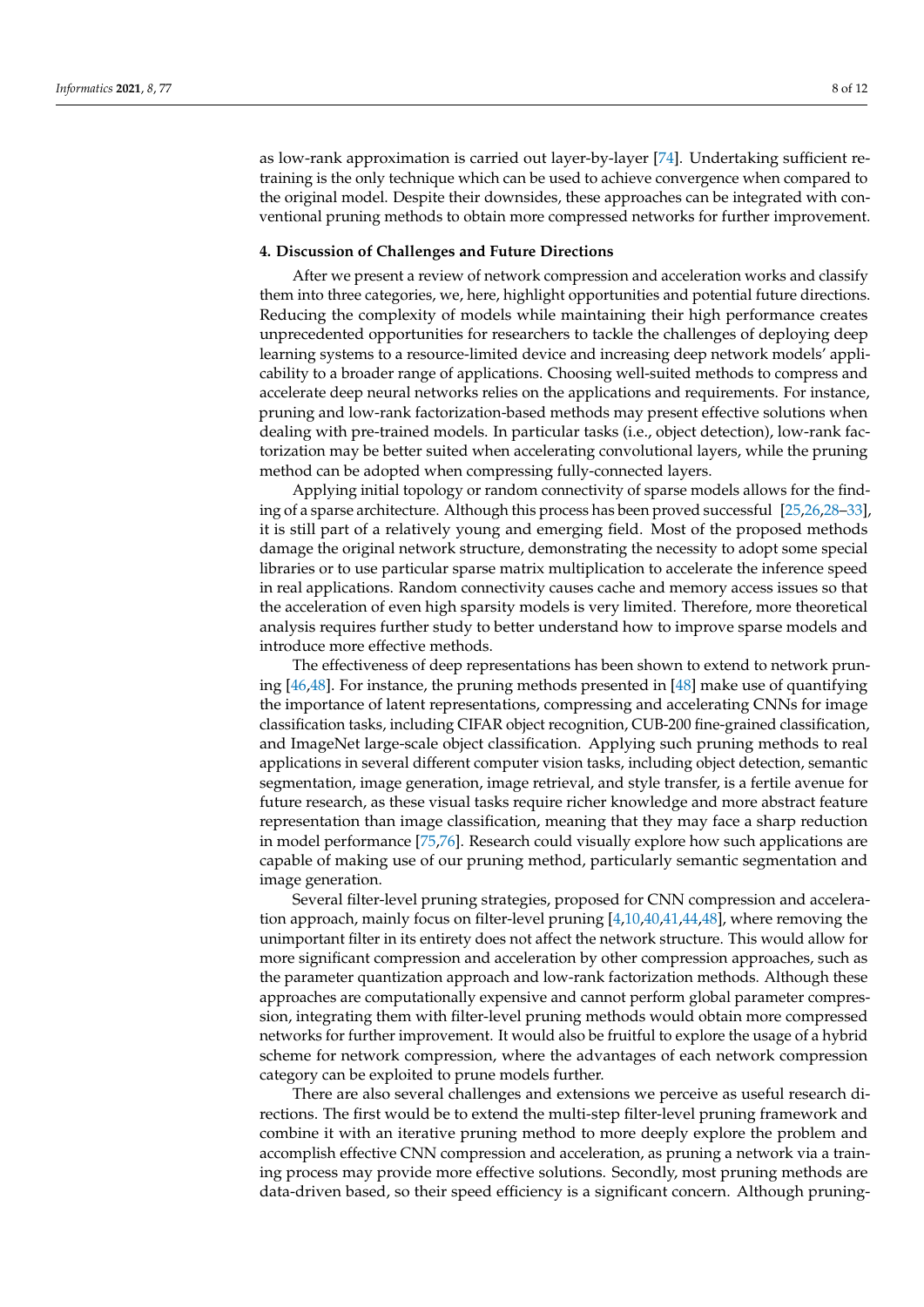based methods inspired by neural network interpretability achieved better results, it can be time-consuming to complete their process. Although a few images are selected from each category to form our evaluation set used to find the optimal channel subset, the [\[48\]](#page-10-11) method still requires more than seven minutes to estimate IoU scores and MV values for one block only on ResNet-50 and ImageNet. Therefore, parallel implementation could be a promising solution, where CNN-based methods are more suitable for efficient parallelization benefit on both CPUs and GPUs. Consideration of a set of nodes, filters, and layers for pruning, instead of one by one in a greedy manner is also worthwhile to study in our future work.

Overall, the potential for deep network compression is vast; the field has many open problems to understand and explore. The remarkable advancement of neural network interpretability should encourage the development of efficient methods for network compression and acceleration to facilitate the deployment of advanced deep networks.

# <span id="page-8-8"></span>**5. Conclusions**

The over-parametrized and redundant nature of network models incurs expensive computational costs and high storage requirements, presenting significant challenges, and restricts many of their applications. Therefore, reducing the complexity of models while maintaining their powerful performance is always desirable. This paper has discussed necessary background information for deep network compression. We presented a comprehensive, detailed review of recent works on compressing and accelerating deep neural networks. Popular methods such as pruning methods, quantization methods, and low-rank factorization methods were described. We hope this paper can act as a keystone for future research on deep network compression.

**Author Contributions:** Conceptualization, methodology, validation, formal analysis, investigation, writing—original draft preparation, writing—review and editing: All. All authors have read and agreed to the published version of the manuscript.

**Funding:** This work was supported by the Deanship of Scientific Research, King Khalid University of Kingdom of Saudi Arabia under research grant number (RGP1/207/42).

**Institutional Review Board Statement:** Not applicable.

**Informed Consent Statement:** Not applicable.

**Data Availability Statement:** Not applicable.

**Conflicts of Interest:** The authors declare no conflict of interest.

# **References**

- <span id="page-8-0"></span>1. Goodfellow, I.; Bengio, Y.; Courville, A. *Deep Learning*; MIT Press: Cambridge, MA, USA, 2016.
- <span id="page-8-1"></span>2. Denton, E.L.; Zaremba, W.; Bruna, J.; LeCun, Y.; Fergus, R. Exploiting linear structure within convolutional networks for efficient evaluation. In Proceedings of the Advances in Neural Information Processing Systems, Montreal, QC, Canada, 8–13 December 2014; pp. 1269–1277.
- <span id="page-8-2"></span>3. Simonyan, K.; Zisserman, A. Very deep convolutional networks for large-scale image recognition. In Proceedings of the International Conference on Learning Representations, San Diego, CA, USA, 7–9 May 2015.
- <span id="page-8-3"></span>4. Molchanov, P.; Tyree, S.; Karras, T.; Aila, T.; Kautz, J. Pruning convolutional neural networks for resource efficient inference. In Proceedings of the International Conference on Learning Representations, Toulon, France, 24–26 April 2017.
- <span id="page-8-4"></span>5. Krizhevsky, A.; Sutskever, I.; Hinton, G.E. Imagenet classification with deep convolutional neural networks. In Proceedings of the Advances in Neural Information Processing Systems, Lake Tahoe, NV, USA, 3–6 December 2012; pp. 1097–1105.
- <span id="page-8-5"></span>6. Szegedy, C.; Liu, W.; Jia, Y.; Sermanet, P.; Reed, S.; Anguelov, D.; Erhan, D.; Vanhoucke, V.; Rabinovich, A. Going deeper with convolutions. In Proceedings of the IEEE Conference on Computer Vision and Pattern Recognition, Boston, MA, USA, 7–12 June 2015; pp. 1–9.
- <span id="page-8-6"></span>7. He, K.; Zhang, X.; Ren, S.; Sun, J. Deep residual learning for image recognition. In Proceedings of the IEEE Conference on Computer Vision and Pattern Recognition, Las Vegas, NV, USA, 27–30 June 2016; pp. 770–778.
- <span id="page-8-7"></span>8. Wu, J.; Leng, C.; Wang, Y.; Hu, Q.; Cheng, J. Quantized convolutional neural networks for mobile devices. In Proceedings of the IEEE Conference on Computer Vision and Pattern Recognition, Las Vegas, NV, USA, 27–30 June 2016; pp. 4820–4828.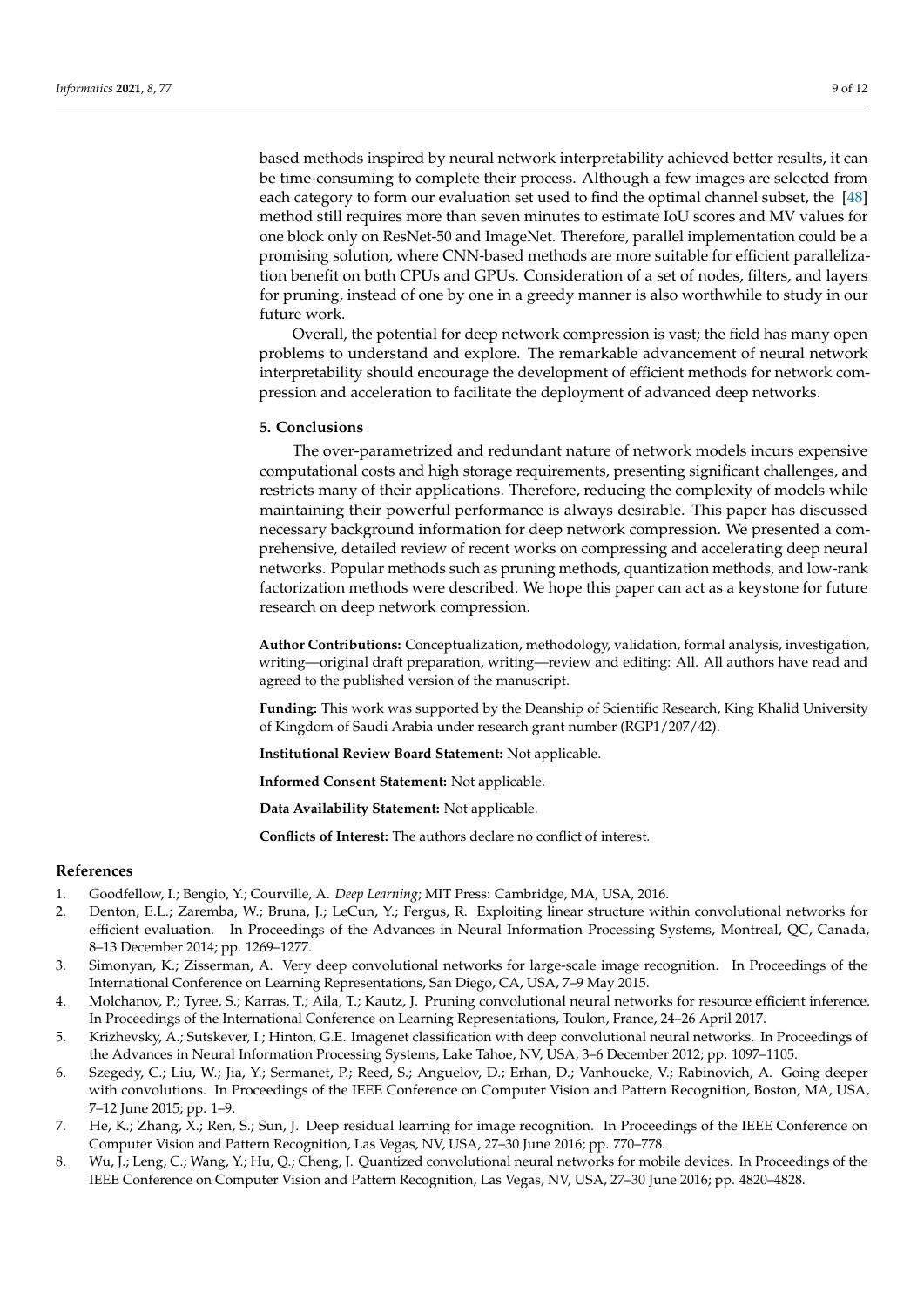- <span id="page-9-0"></span>9. Denil, M.; Shakibi, B.; Dinh, L.; Ranzato, M.; De Freitas, N. Predicting parameters in deep learning. In Proceedings of the Advances in Neural Information Processing Systems, Lake Tahoe, NV, USA, 5–10 December 2013; pp. 2148–2156.
- <span id="page-9-1"></span>10. Luo, J.; Zhang, H.; Zhou, H.; Xie, C.; Wu, J.; Lin, W. ThiNet: Pruning CNN Filters for a Thinner Net. *IEEE Trans. Pattern Anal. Mach. Intell.* **2019**, *41*, 2525–2538. [\[CrossRef\]](http://doi.org/10.1109/TPAMI.2018.2858232) [\[PubMed\]](http://www.ncbi.nlm.nih.gov/pubmed/30040622)
- <span id="page-9-2"></span>11. Mozer, M.C.; Smolensky, P. Skeletonization: A technique for trimming the fat from a network via relevance assessment. In Proceedings of the Advances in Neural Information Processing Systems, Denver, CO, USA, 1988; Volume 1, pp. 107–115.
- 12. Reed, R. Pruning algorithms: A survey. *IEEE Trans. Neural Netw.* **1993**, *4*, 740–747. [\[CrossRef\]](http://dx.doi.org/10.1109/72.248452) [\[PubMed\]](http://www.ncbi.nlm.nih.gov/pubmed/18276504)
- <span id="page-9-4"></span>13. LeCun, Y.; Denker, J.S.; Solla, S.A. Optimal brain damage. In Proceedings of the Advances in Neural Information Processing Systems, Denver, CO, USA, 26–29 November 1990; pp. 598–605.
- <span id="page-9-5"></span>14. Hassibi, B.; Stork, D.G. Second order derivatives for network pruning: Optimal brain surgeon. In Proceedings of the Advances in Neural Information Processing Systems, Denver, CO, USA, 1993; pp. 164–171.
- 15. Weigend, A.S.; Rumelhart, D.E.; Huberman, B.A. Generalization by weight-elimination applied to currency exchange rate prediction. In Proceedings of the IEEE International Joint Conference on Neural Networks, Seattle, WA, USA, 8–12 July 1991; pp. 2374–2379.
- 16. Hanson, S.; Pratt, L. Comparing biases for minimal network construction with back-propagation. In Proceedings of the Advances in Neural Information Processing Systems, Denver, CO, USA, 1988; pp. 177–185.
- <span id="page-9-3"></span>17. Weigend, A.S.; Rumelhart, D.E.; Huberman, B.A. Back-propagation, weight-elimination and time series prediction. In *Connectionist Models*; Morgan Kaufmann: Burlington, MA, USA, 1991; pp. 105–116. [\[CrossRef\]](http://dx.doi.org/10.1016/B978-1-4832-1448-1.50016-0)
- <span id="page-9-6"></span>18. Arora, S.; Ge, R.; Neyshabur, B.; Zhang, Y. Stronger generalization bounds for deep nets via a compression approach. In Proceedings of the International Conference on Machine Learning, Stockholm, Sweden, 10–15 July 2018; pp. 254–263.
- <span id="page-9-7"></span>19. Li, Z.; Zhang, Z.; Zhao, H.; Wang, R.; Chen, K.; Utiyama, M.; Sumita, E. Text Compression-aided Transformer Encoding. *IEEE Trans. Pattern Anal. Mach. Intell.* **2021**, 1. [\[CrossRef\]](http://dx.doi.org/10.1109/TPAMI.2021.3058341) [\[PubMed\]](http://www.ncbi.nlm.nih.gov/pubmed/33577448)
- <span id="page-9-8"></span>20. Amich, M.; Luca, P.D.; Fiscale, S. Accelerated implementation of FQSqueezer novel genomic compression method. In Proceedings of the International Symposium on Parallel and Distributed Computing, Warsaw, Poland, 5–8 July 2020; pp. 158–163.
- <span id="page-9-9"></span>21. Weinberger, M.; Seroussi, G.; Sapiro, G. The LOCO-I lossless image compression algorithm: Principles and standardization into JPEG-LS. *IEEE Trans. Image Process.* **2000**, *9*, 1309–1324. [\[CrossRef\]](http://dx.doi.org/10.1109/83.855427) [\[PubMed\]](http://www.ncbi.nlm.nih.gov/pubmed/18262969)
- 22. Nagoor, O.; Whittle, J.; Deng, J.; Mora, B.; Jones, M.W. MedZip: 3D Medical Images Lossless Compressor Using Recurrent Neural Network (LSTM). In Proceedings of the International Conference on Pattern Recognition, Milan, Italy, 10–15 January 2021; pp. 2874–2881.
- <span id="page-9-10"></span>23. Nagoor, O.; Whittle, J.; Deng, J.; Mora, B.; Jones, M.W. Lossless Compression For Volumetric Medical Images Using Deep Neural Network With Local Sampling. In Proceedings of the IEEE International Conference on Image Processing, Abu Dhabi, United Arab Emirates, 25–28 October 2020; pp. 2815–2819.
- <span id="page-9-11"></span>24. Han, S.; Pool, J.; Tran, J.; Dally, W. Learning both weights and connections for efficient neural network. In Proceedings of the Advances in Neural Information Processing Systems, Montreal, QC, Canada, 7–12 December 2015; pp. 1135–1143.
- <span id="page-9-12"></span>25. Liu, Z.; Sun, M.; Zhou, T.; Huang, G.; Darrell, T. Rethinking the value of network pruning. In Proceedings of the International Conference on Learning Representations, New Orleans, LA, USA, 6–9 May 2019.
- <span id="page-9-13"></span>26. Mocanu, D.C.; Mocanu, E.; Stone, P.; Nguyen, P.H.; Gibescu, M.; Liotta, A. Scalable training of artificial neural networks with adaptive sparse connectivity inspired by network science. *Nat. Commun.* **2018**, *9*, 2383. [\[CrossRef\]](http://dx.doi.org/10.1038/s41467-018-04316-3) [\[PubMed\]](http://www.ncbi.nlm.nih.gov/pubmed/29921910)
- <span id="page-9-14"></span>27. Wen, W.; Wu, C.; Wang, Y.; Chen, Y.; Li, H. Learning structured sparsity in deep neural networks. In Proceedings of the Advances in Neural Information Processing Systems, Barcelona, Spain, 5–10 December 2016; pp. 2074–2082.
- <span id="page-9-15"></span>28. Frankle, J.; Carbin, M. The lottery ticket hypothesis: Finding sparse, trainable neural networks. In Proceedings of the International Conference on Learning Representations, New Orleans, LA, USA, 6–9 May 2019.
- <span id="page-9-16"></span>29. Frankle, J.; Dziugaite, G.K.; Roy, D.M.; Carbin, M. Stabilizing the lottery ticket hypothesis. *arXiv* **2019**, arXiv:1903.01611.
- <span id="page-9-17"></span>30. Morcos, A.; Yu, H.; Paganini, M.; Tian, Y. One ticket to win them all: Generalizing lottery ticket initializations across datasets and optimizers. In Proceedings of the Neural Information Processing Systems, Vancouver, BC, Canada, 10–12 December 2019; pp. 4932–4942.
- 31. Hubens, N.; Mancas, M.; Decombas, M.; Preda, M.; Zaharia, T.; Gosselin, B.; Dutoit, T. An Experimental Study of the Impact of Pre-Training on the Pruning of a Convolutional Neural Network. In Proceedings of the International Conference on Applications of Intelligent Systems, Las Palmas de Gran Canaria, Spain, 7–12 January 2020; pp. 1–6.
- 32. Zhou, H.; Lan, J.; Liu, R.; Yosinski, J. Deconstructing lottery tickets: Zeros, signs, and the supermask. In Proceedings of the Neural Information Processing Systems, Vancouver, BC, Canada, 10–12 December 2019; pp. 3597–3607.
- <span id="page-9-18"></span>33. Yu, H.; Edunov, S.; Tian, Y.; Morcos, A.S. Playing the lottery with rewards and multiple languages: Lottery tickets in RL and NLP. *arXiv* **2020**, arXiv:1906.02768.
- <span id="page-9-19"></span>34. Lebedev, V.; Lempitsky, V. Fast ConvNets using group-wise brain damage. In Proceedings of the IEEE Conference on Computer Vision and Pattern Recognition, Las Vegas, NV, USA, 27–30 June 2016; pp. 2554–2564.
- <span id="page-9-20"></span>35. Zhou, H.; Alvarez, J.M.; Porikli, F. Less is more: Towards compact CNNs. In Proceedings of the European Conference on Computer Vision, Amsterdam, The Netherlands, 11–14 October 2016; pp. 662–677.
- <span id="page-9-21"></span>36. He, T.; Fan, Y.; Qian, Y.; Tan, T.; Yu, K. Reshaping deep neural network for fast decoding by node-pruning. In Proceedings of the International Conference on Acoustics, Speech and Signal Processing, Florence, Italy, 4–9 May 2014; pp. 245–249.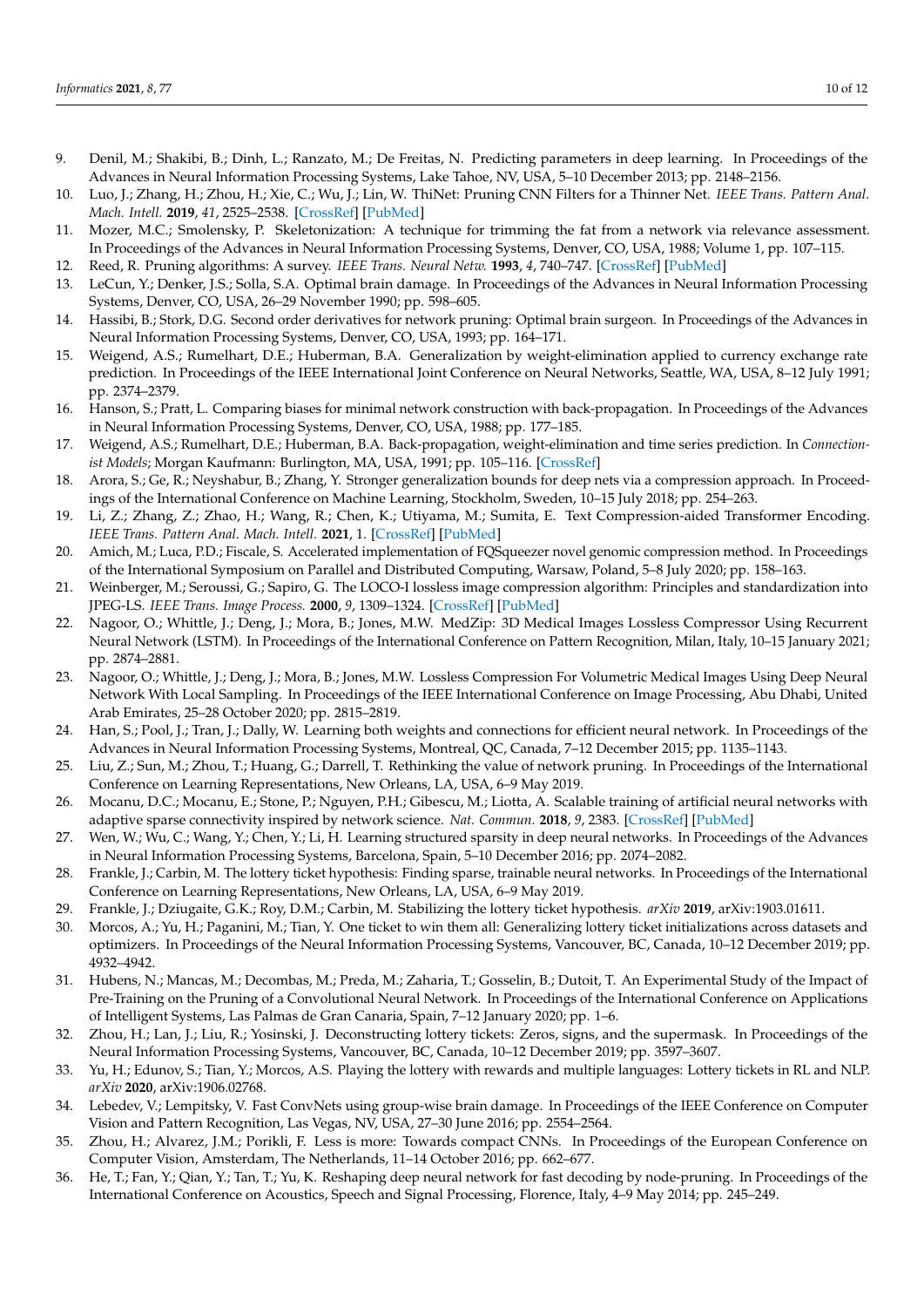- <span id="page-10-0"></span>37. Alqahtani, A.; Xie, X.; Essa, E.; Jones, M.W. Neuron-based Network Pruning Based on Majority Voting. In Proceedings of the International Conference on Pattern Recognition, Milan, Italy, 10–15 January 2021; pp. 3090–3097.
- <span id="page-10-1"></span>38. Srinivas, S.; Babu, R.V. Data-free Parameter Pruning for Deep Neural Networks. In Proceedings of the British Machine Vision Conference, Swansea, UK, 7–10 September 2015; pp. 31.1–31.12.
- <span id="page-10-2"></span>39. Mariet, Z.; Sra, S. Diversity networks: Neural network compression using determinantal point processes. In Proceedings of the International Conference on Learning Representations, San Juan, Puerto Rico, 2–4 May 2016.
- <span id="page-10-3"></span>40. Li, H.; Kadav, A.; Durdanovic, I.; Samet, H.; Graf, H.P. Pruning filters for efficient ConvNets. In Proceedings of the International Conference on Learning Representations, Toulon, France, 24–26 April 2017.
- <span id="page-10-4"></span>41. Liu, C.; Wu, H. Channel pruning based on mean gradient for accelerating Convolutional Neural Networks. *Signal Process.* **2019**, *156*, 84–91. [\[CrossRef\]](http://dx.doi.org/10.1016/j.sigpro.2018.10.019)
- <span id="page-10-5"></span>42. Polyak, A.; Wolf, L. Channel-level acceleration of deep face representations. *IEEE Access* **2015**, *3*, 2163–2175. [\[CrossRef\]](http://dx.doi.org/10.1109/ACCESS.2015.2494536)
- <span id="page-10-6"></span>43. Luo, J.H.; Wu, J. An entropy-based pruning method for cnn compression. *arXiv* **2017**, arXiv:1706.05791.
- <span id="page-10-7"></span>44. Hu, H.; Peng, R.; Tai, Y.W.; Tang, C.K. Network trimming: A data-driven neuron pruning approach towards efficient deep architectures. *arXiv* **2016**, arXiv:1607.03250.
- <span id="page-10-8"></span>45. Liu, L.; Zhang, S.; Kuang, Z.; Zhou, A.; Xue, J.; Wang, X.; Chen, Y.; Yang, W.; Liao, Q.; Zhang, W. Group Fisher Pruning for Practical Network Compression. In Proceedings of the International Conference on Machine Learning, Virtual, Vienna, Austria, 18–24 July 2021; pp. 7021–7032.
- <span id="page-10-9"></span>46. Yeom, S.K.; Seegerer, P.; Lapuschkin, S.; Wiedemann, S.; Müller, K.R.; Samek, W. Pruning by Explaining: A Novel Criterion for Deep Neural Network Pruning. *Pattern Recognit.* **2021**, *115*, 107899. [\[CrossRef\]](http://dx.doi.org/10.1016/j.patcog.2021.107899)
- <span id="page-10-10"></span>47. Bach, S.; Binder, A.; Montavon, G.; Klauschen, F.; Muller, K.R.; Samek, W. On pixel-wise explanations for non-linear classifier decisions by layer-wise relevance propagation. *PLoS ONE* **2015**, *10*, e0130140. [\[CrossRef\]](http://dx.doi.org/10.1371/journal.pone.0130140) [\[PubMed\]](http://www.ncbi.nlm.nih.gov/pubmed/26161953)
- <span id="page-10-11"></span>48. Alqahtani, A.; Xie, X.; Jones, M.W.; Essa, E. Pruning CNN filters via quantifying the importance of deep visual representations. *Comput. Vis. Image Underst.* **2021**, *208*, 103220. [\[CrossRef\]](http://dx.doi.org/10.1016/j.cviu.2021.103220)
- <span id="page-10-12"></span>49. Ding, X.; Ding, G.; Guo, Y.; Han, J. Centripetal SGD for pruning very deep convolutional networks with complicated structure. In Proceedings of the IEEE Conference on Computer Vision and Pattern Recognition, Long Beach, CA, USA, 15–20 June 2019; pp. 4943–4953.
- <span id="page-10-13"></span>50. He, Y.; Kang, G.; Dong, X.; Fu, Y.; Yang, Y. Soft filter pruning for accelerating deep convolutional neural networks. In Proceedings of the International Joint Conference on Artificial Intelligence, Stockholm, Sweden, 13–19 July 2018; pp. 2234–2240.
- <span id="page-10-14"></span>51. He, Y.; Liu, P.; Wang, Z.; Hu, Z.; Yang, Y. Filter pruning via geometric median for deep convolutional neural networks acceleration. In Proceedings of the IEEE Conference on Computer Vision and Pattern Recognition, Long Beach, CA, USA, 15–20June 2019; pp. 4340–4349.
- <span id="page-10-15"></span>52. Liu, Z.; Mu, H.; Zhang, X.; Guo, Z.; Yang, X.; Cheng, K.T.; Sun, J. Metapruning: Meta learning for automatic neural network channel pruning. In Proceedings of the IEEE International Conference on Computer Vision, Seoul, Korea, 27–28 October 2019; pp. 3296–3305.
- <span id="page-10-16"></span>53. You, Z.; Yan, K.; Ye, J.; Ma, M.; Wang, P. Gate decorator: Global filter pruning method for accelerating deep convolutional neural networks. In Proceedings of the Neural Information Processing Systems, Vancouver, BC, Canada, 10–12 December 2019; pp. 2133–2144.
- <span id="page-10-17"></span>54. Luo, J.H.; Wu, J. Autopruner: An end-to-end trainable filter pruning method for efficient deep model inference. *Pattern Recognit.* **2020**, *107*, 107461. [\[CrossRef\]](http://dx.doi.org/10.1016/j.patcog.2020.107461)
- <span id="page-10-18"></span>55. Rastegari, M.; Ordonez, V.; Redmon, J.; Farhadi, A. XNOR-Net: Imagenet classification using binary convolutional neural networks. In Proceedings of the European Conference on Computer Vision, Amsterdam, The Netherlands, 11–14 October 2016; pp. 525–542.
- 56. Zhao, Y.; Gao, X.; Bates, D.; Mullins, R.; Xu, C.Z. Focused quantization for sparse CNNs. In Proceedings of the Neural Information Processing Systems, Vancouver, BC, Canada, 8–14 December 2019; pp. 5584–5593.
- <span id="page-10-19"></span>57. Zhou, A.; Yao, A.; Guo, Y.; Xu, L.; Chen, Y. Incremental network quantization: Towards lossless CNNs with low-precision weights. *arXiv* **2017**, arXiv:1702.03044.
- <span id="page-10-20"></span>58. Gong, Y.; Liu, L.; Yang, M.; Bourdev, L. Compressing deep convolutional networks using vector quantization. *arXiv* **2014**, arXiv:1412.6115.
- <span id="page-10-21"></span>59. Vanhoucke, V.; Senior, A.; Mao, M.Z. Improving the speed of neural networks on CPUs. In Proceedings of the NIPS Workshop on Deep Learning and Unsupervised Feature Learning, Grenada, Spain, 16 December 2011.
- <span id="page-10-22"></span>60. Gupta, S.; Agrawal, A.; Gopalakrishnan, K.; Narayanan, P. Deep learning with limited numerical precision. In Proceedings of the International Conference on Machine Learning, Lille, France, 6–11 July 2015; pp. 1737–1746.
- <span id="page-10-23"></span>61. Han, S.; Mao, H.; Dally, W.J. Deep compression: Compressing deep neural networks with pruning, trained quantization and Huffman coding. In Proceedings of the International Conference on Learning Representations, San Juan, Puerto Rico, 2–4 May 2016.
- <span id="page-10-24"></span>62. Ullrich, K.; Meeds, E.; Welling, M. Soft weight-sharing for neural network compression. In Proceedings of the International Conference on Learning Representations, Toulon, France, 24–26 April 2017.
- <span id="page-10-25"></span>63. Chen, W.; Wilson, J.; Tyree, S.; Weinberger, K.; Chen, Y. Compressing neural networks with the hashing trick. In Proceedings of the International Conference on Machine Learning, Lille, France, 6–11 July 2015; pp. 2285–2294.